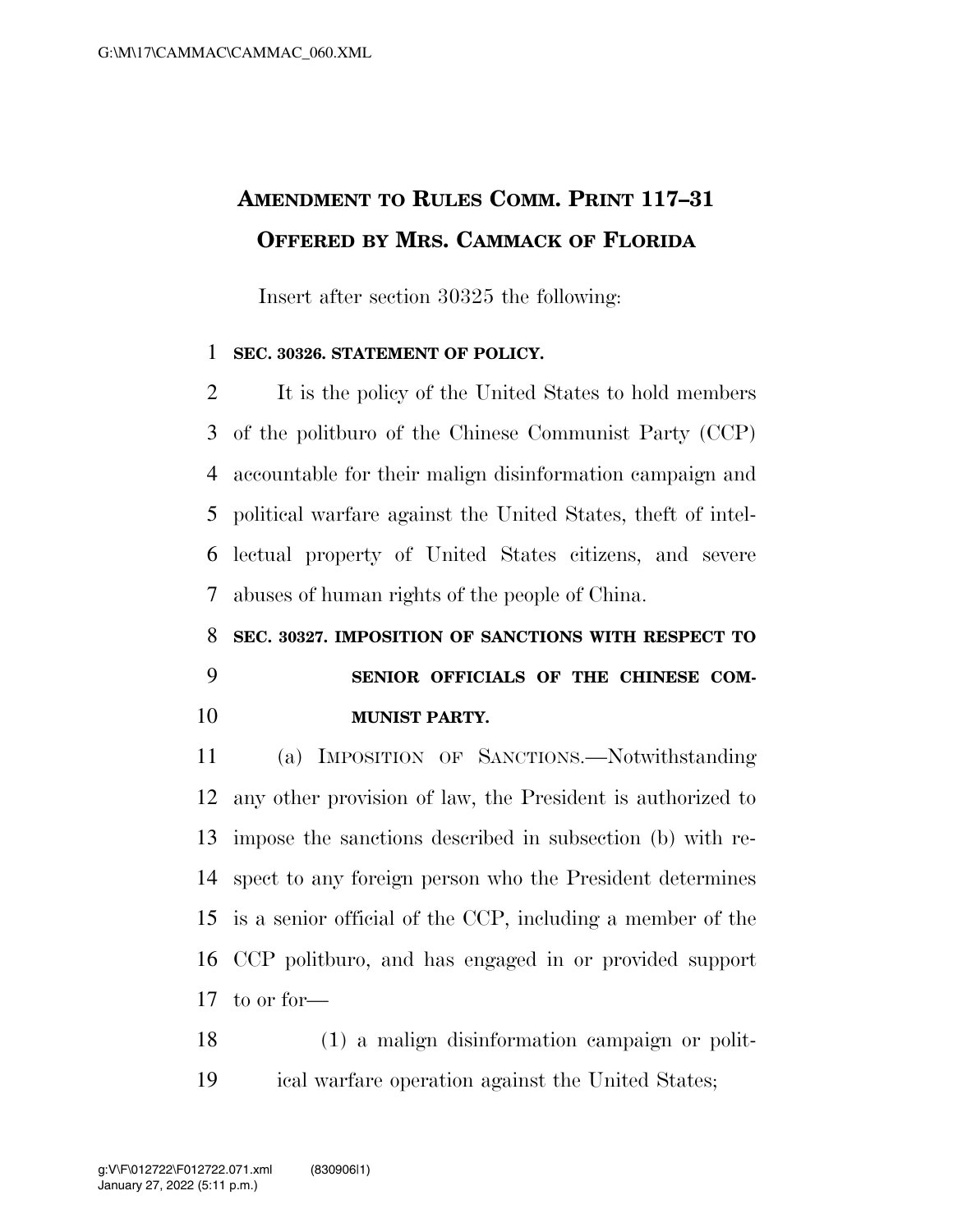| $\mathbf{1}$   | (2) the theft of intellectual property of a United      |
|----------------|---------------------------------------------------------|
| $\overline{2}$ | States person;                                          |
| 3              | (3) threats or actions undermining the sov-             |
| $\overline{4}$ | ereignty of Taiwan; or                                  |
| 5              | (4) the forced closure or destruction of church-        |
| 6              | es, mosques, Buddhist temples, or any other place of    |
| 7              | worship in China, or restricting the religious practice |
| 8              | of Christians, Muslims, Buddhists, or any other reli-   |
| 9              | gious group in China.                                   |
| 10             | (b) SANCTIONS DESCRIBED.                                |
| 11             | (1) IN GENERAL.—The sanctions described in              |
| 12             | this subsection with respect to a foreign person de-    |
| 13             | termined by the President to be subject to sub-         |
| 14             | section (a) are the following:                          |
| 15             | ASSET BLOCKING.—The President<br>(A)                    |
| 16             | shall exercise of all powers granted to the Presi-      |
| 17             | dent by the International Emergency Economic            |
| 18             | Powers Act (50 U.S.C. 1701 et seq.) to the ex-          |
| 19             | tent necessary to block and prohibit all trans-         |
| 20             | actions in property and interests in property of        |
| 21             | the foreign person if such property and inter-          |
| 22             | ests in property are in the United States, come         |
| 23             | within the United States, or are or come within         |
| 24             | the possession or control of a United States            |
| 25             | person.                                                 |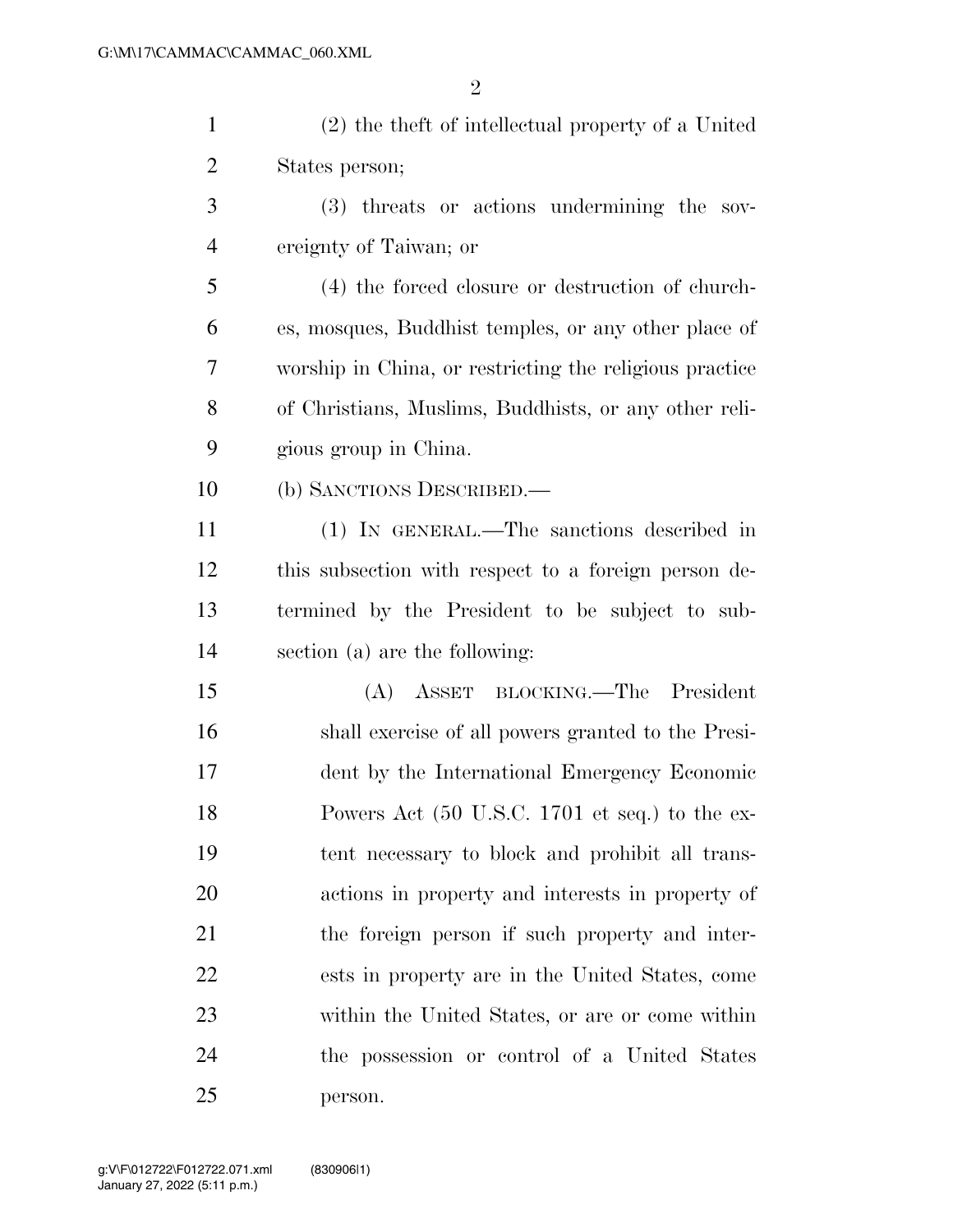| $\mathbf{1}$   | (B) INADMISSIBILITY OF CERTAIN INDI-   |
|----------------|----------------------------------------|
| $\overline{2}$ | VIDUALS.-                              |
| 3              | (i) INELIGIBILITY FOR VISAS, ADMIS-    |
| $\overline{4}$ | SION, OR PAROLE.—Such a foreign person |
| 5              | $is-$                                  |
| 6              | inadmissible to the United<br>(I)      |
| $\overline{7}$ | States;                                |
| 8              | (II) ineligible to receive a visa or   |
| 9              | other documentation to enter the       |
| 10             | United States; and                     |
| 11             | (III) otherwise ineligible to be       |
| 12             | admitted or paroled into the United    |
| 13             | States or to receive any other benefit |
| 14             | under the Immigration and Nation-      |
| 15             | ality Act (8 U.S.C. 1101 et seq.).     |
| 16             | (ii) CURRENT VISAS REVOKED.—           |
| 17             | (I) IN GENERAL.—The visa or            |
| 18             | other documentation issued to such a   |
| 19             | foreign person shall be revoked, re-   |
| 20             | gardless of when such visa or other    |
| 21             | documentation is or was issued.        |
| 22             | (II) EFFECT OF REVOCATION.-            |
| 23             | A revocation under subclause<br>(I)    |
| 24             | shall—                                 |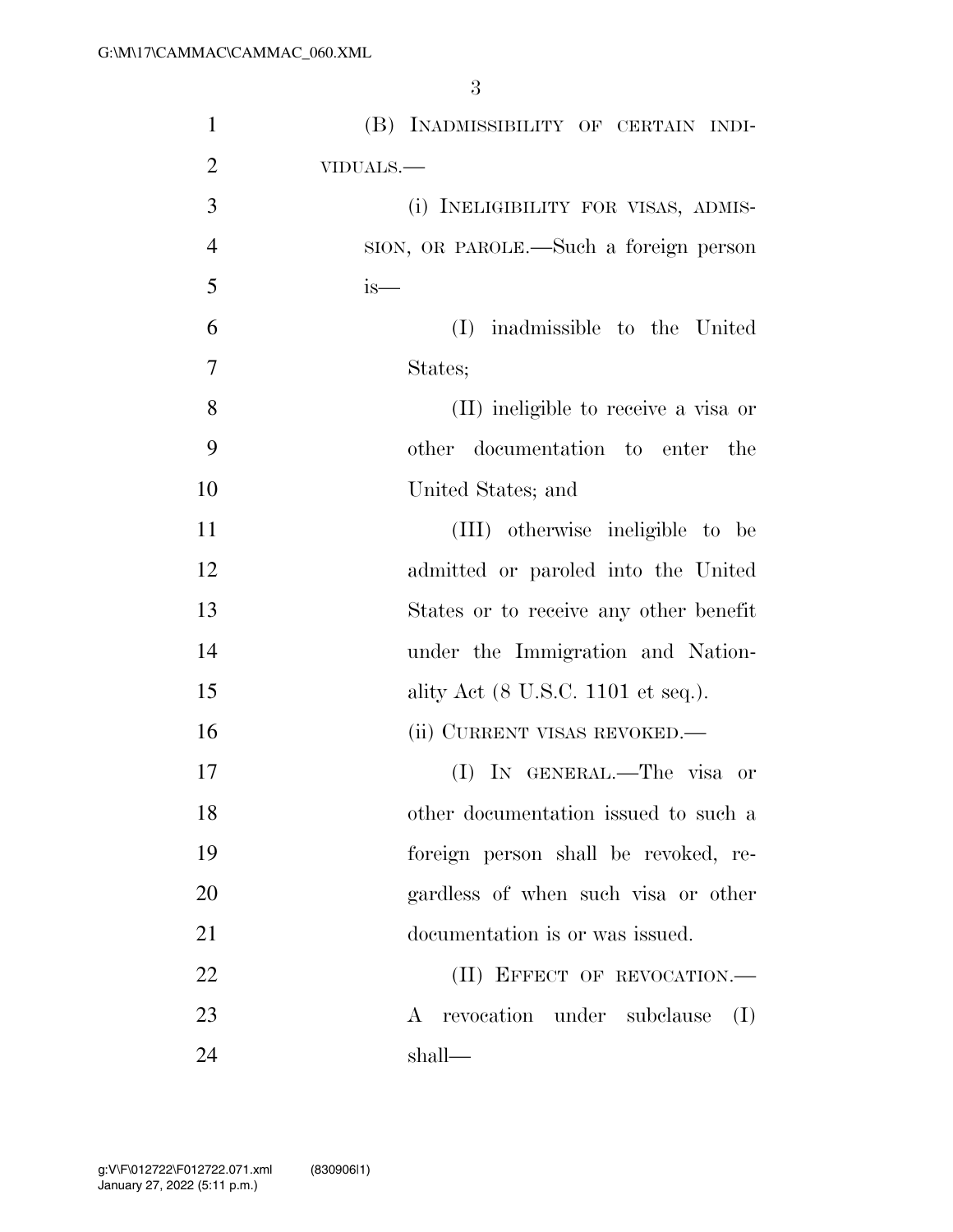| $\mathbf{1}$   | (aa) take effect immediately;                          |
|----------------|--------------------------------------------------------|
| $\overline{2}$ | and                                                    |
| 3              | (bb) automatically cancel                              |
| $\overline{4}$ | any other valid visa or entry doc-                     |
| 5              | umentation that is in the per-                         |
| 6              | son's possession.                                      |
| 7              | (2) PENALTIES.—The penalties provided for in           |
| 8              | subsections (b) and (c) of section $206$ of the Inter- |
| 9              | national Emergency Economic Powers Act (50             |
| 10             | U.S.C. 1705) shall apply to a person that violates,    |
| 11             | attempts to violate, conspires to violate, or causes a |
| 12             | violation of regulations promulgated under sub-        |
| 13             | section (e) to implement this section to the same ex-  |
| 14             | tent that such penalties apply to a person that com-   |
| 15             | mits an unlawful act described in section $206(a)$ of  |
| 16             | that Act.                                              |
| 17             | (3) EXCEPTION TO COMPLY WITH UNITED NA-                |
| 18             | AGREEMENT.—Sanctions<br>HEADQUARTERS<br><b>TIONS</b>   |
| 19             | under paragraph $(1)(B)$ shall not apply to a foreign  |
| 20             | person who is an individual if admitting the person    |
| 21             | into the United States is necessary to permit the      |
| 22             | United States to comply with the Agreement regard-     |
| 23             | ing the Headquarters of the United Nations, signed     |
| 24             | at Lake Success June 26, 1947, and entered into        |
| 25             | force November 21, 1947, between the United Na-        |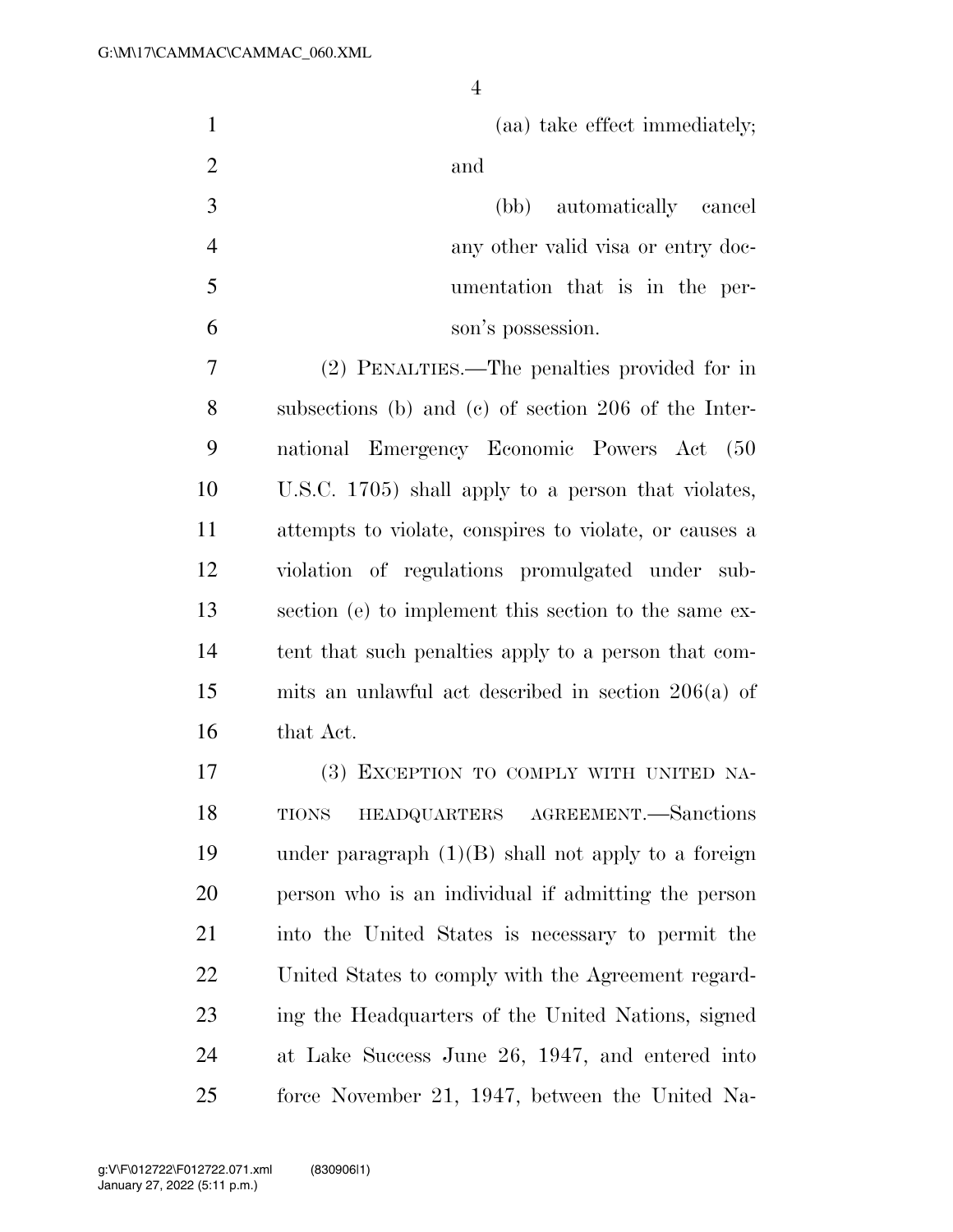tions and the United States, or other applicable international obligations.

 (c) WAIVER.—The President may, on a case-by-case basis and for one period not to exceed one year, waive the application of sanctions imposed with respect to a foreign person under this section if the President certifies to the appropriate congressional committees not later than 15 days before such waiver is to take effect that such waiver is vital to the national security interests of the United States.

 (d) TERMINATION OF SANCTIONS.—The President may terminate the application of sanctions under this sec- tion if the President determines and reports to the appro- priate congressional committees not later than 15 days be- fore the termination takes effect that the President has determined that the foreign person no longer is involved in any of the activities described in subsection (a).

 (e) IMPLEMENTATION AUTHORITY.—The President may exercise all authorities provided to the President under sections 203 and 205 of the International Emer- gency Economic Powers Act (50 U.S.C. 1702 and 1704) for purposes of carrying out this section.

23 (f) REGULATORY AUTHORITY.—

24 (1) IN GENERAL.—Not later than 90 days after the date of the enactment of this Act, the President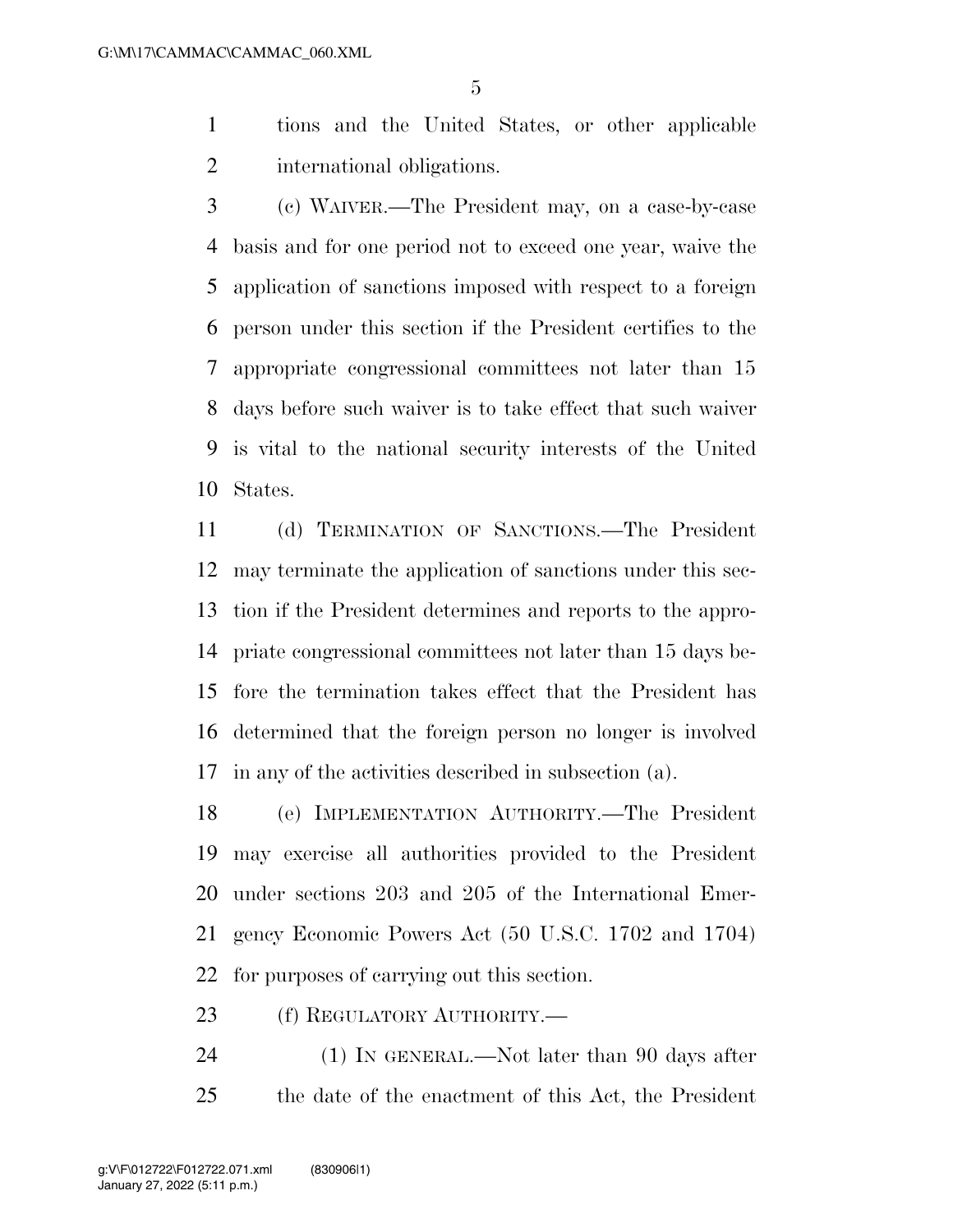| $\mathbf{1}$   | shall promulgate regulations as necessary for the im- |
|----------------|-------------------------------------------------------|
| $\overline{2}$ | plementation of this section.                         |
| 3              | (2) NOTIFICATION TO CONGRESS.—Not less                |
| $\overline{4}$ | than 10 days before the promulgation of regulations   |
| 5              | under paragraph (1), the President shall notify and   |
| 6              | provide to the appropriate congressional committees   |
| 7              | the proposed regulations and the provisions of this   |
| 8              | section that such regulations are implementing.       |
| 9              | $(g)$ SUNSET.—                                        |
| 10             | (1) IN GENERAL.—This section shall terminate          |
| 11             | on January 1, 2025.                                   |
| 12             | (2) INAPPLICABILITY.—Paragraph (1) shall not          |
| 13             | apply with respect to sanctions imposed with respect  |
| 14             | to a foreign person under this section before Janu-   |
| 15             | ary 1, 2025.                                          |
| 16             | (h) DEFINITIONS.—In this section:                     |
| 17             | (1) ADMITTED.—The term "admitted" has the             |
| 18             | meaning given such term in section $101(3)$ of the    |
| 19             | Immigration and Nationality Act (8 U.S.C.             |
| 20             | $1101(3)$ .                                           |
| 21             | (2) APPROPRIATE CONGRESSIONAL COMMIT-                 |
| 22             | TEES.—The term "appropriate congressional com-        |
| 23             | mittees" means—                                       |
| 24             | (A) the Committee on Foreign Affairs, the             |
| 25             | Committee on the Judiciary, the Committee on          |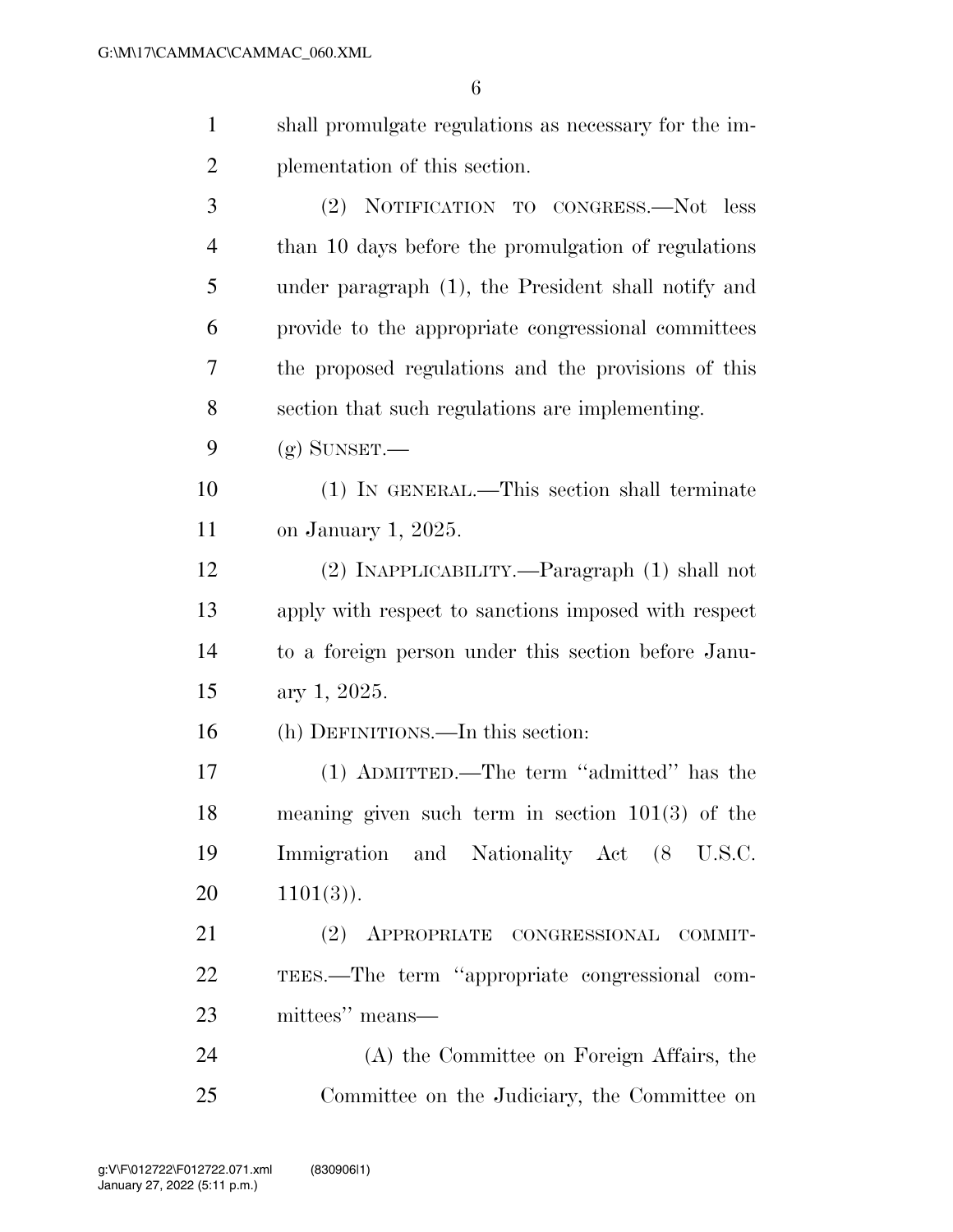| $\mathbf{1}$   | Ways and Means, and the Committee on Finan-                  |
|----------------|--------------------------------------------------------------|
| $\overline{2}$ | cial Services of the House of Representatives;               |
| 3              | and                                                          |
| $\overline{4}$ | (B) the Committee on Foreign Relations                       |
| 5              | and the Committee on Banking, Housing, and                   |
| 6              | Urban Affairs of the Senate.                                 |
| 7              | (3) FOREIGN PERSON.—The term "foreign per-                   |
| 8              | son" means a person that is not a United States              |
| 9              | person.                                                      |
| 10             | SEC. 30328. DETERMINATION WITH RESPECT TO THE IMPO-          |
| 11             | SITION OF SANCTIONS ON MEMBERS OF THE                        |
| 12             | <b>CCP POLITBURO.</b>                                        |
| 13             | (a) DETERMINATION.—Not later than 180 days after             |
| 14             | the date of the enactment of this Act, the Secretary of      |
| 15             | State, in consultation with the Secretary of the Treasury,   |
| 16             | shall submit to the appropriate congressional committees     |
| 17             | a determination, including a detailed justification, regard- |
| 18             | ing whether any member of the Chinese Communist Party        |
| 19             | (CCP) Politburo satisfies the criteria for the application   |
| 20             | of sanctions pursuant to any of the following:               |
| 21             | $(1)$ Section 30327 of this Act.                             |
| 22             | (2) Executive Order 13694 (50 U.S.C. 1701                    |
| 23             | note; relating to blocking property of certain persons       |
| 24             | engaged in significant malicious cyber-enabled activi-       |
| 25             | ties).                                                       |
|                |                                                              |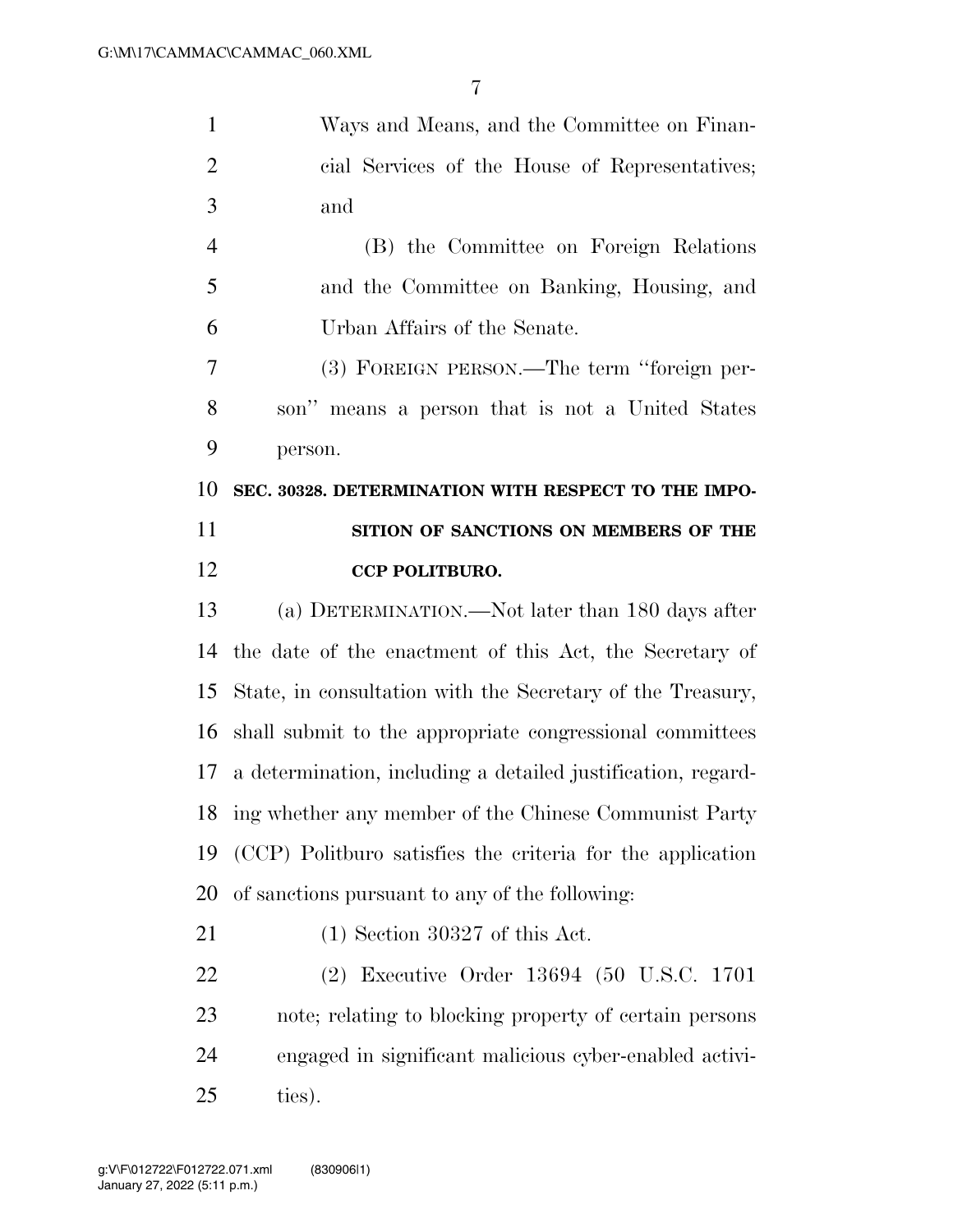| $\mathbf{1}$   | (3) The Global Magnitsky Human Rights Ac-                   |
|----------------|-------------------------------------------------------------|
| $\overline{2}$ | countability Act (enacted as subtitle F of title XII        |
| 3              | of division A of the National Defense Authorization         |
| $\overline{4}$ | Act for Fiscal Year 2017; 22 U.S.C. 2656 note).             |
| 5              | (4) The Uyghur Human Rights and Policy Act                  |
| 6              | of 2020 (Public Law 116-145).                               |
| 7              | (5) The Hong Kong Human Rights and De-                      |
| 8              | mocracy Act of $2019$ (Public Law $116-76$ ).               |
| 9              | (b) FORM.—The determination required by sub-                |
| 10             | section (a) shall be submitted in unclassified form but may |
| 11             | contain a classified annex.                                 |
| 12             | (c) APPROPRIATE CONGRESSIONAL COMMITTEES DE-                |
| 13             | FINED.—In this section, the term "appropriate congres-      |
| 14             | sional committees" means—                                   |
| 15             | (1) the Committee on Armed Services, the                    |
| 16             | Committee on Foreign Affairs, the Committee on Fi-          |
| 17             | nancial Services, and the Committee on the Judici-          |
| 18             | ary of the House of Representatives; and                    |
| 19             | (2) the Committee on Armed Services, the                    |
| 20             | Committee on Foreign Relations, the Committee on            |
| 21             | Banking, Housing, and Urban Affairs, and the Com-           |
| 22             | mittee on the Judiciary of the Senate.                      |
| 23             | SEC. 30329. MANDATORY APPLICATION OF SANCTIONS.             |
| 24             | (a) IN GENERAL.—Not later than 180 days after the           |

date of the enactment of this Act, the President shall im-